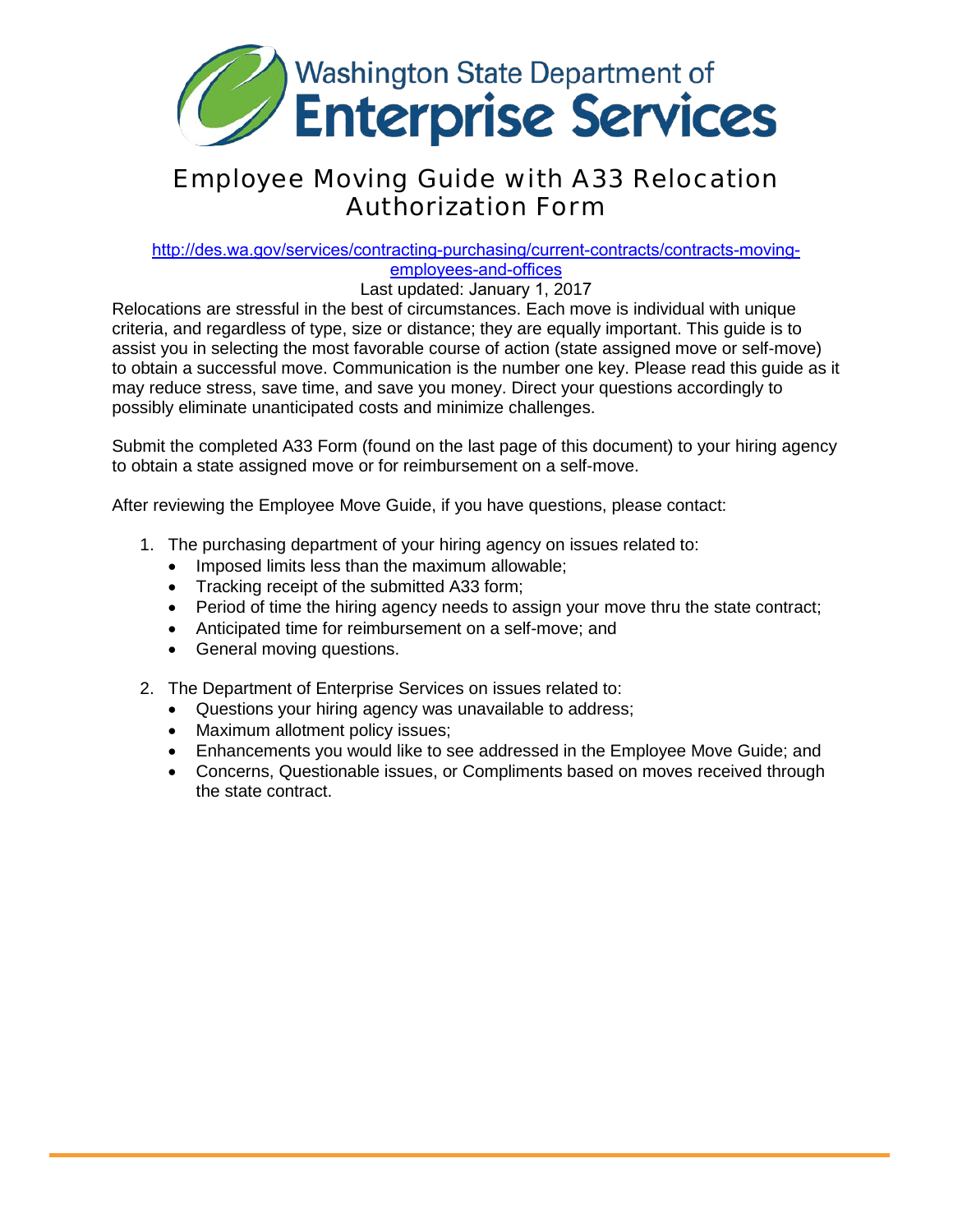| 1.  |                                                                                        |  |  |  |
|-----|----------------------------------------------------------------------------------------|--|--|--|
| 2.  |                                                                                        |  |  |  |
| 3.  |                                                                                        |  |  |  |
| 4.  |                                                                                        |  |  |  |
| 5.  |                                                                                        |  |  |  |
| 6.  |                                                                                        |  |  |  |
| 7.  |                                                                                        |  |  |  |
| 8.  |                                                                                        |  |  |  |
| 9.  | Employee responsibilities, important factors of self-move NOT common carrier assigned8 |  |  |  |
| 10. |                                                                                        |  |  |  |
| 11. |                                                                                        |  |  |  |
| 12. |                                                                                        |  |  |  |
| 13. |                                                                                        |  |  |  |
| 14. |                                                                                        |  |  |  |
| 15. |                                                                                        |  |  |  |
| 16. |                                                                                        |  |  |  |
| 17. |                                                                                        |  |  |  |
| 18. |                                                                                        |  |  |  |
| 19. |                                                                                        |  |  |  |
| 20. |                                                                                        |  |  |  |
| 21. |                                                                                        |  |  |  |
| 22. |                                                                                        |  |  |  |
| 23. |                                                                                        |  |  |  |
|     |                                                                                        |  |  |  |
|     |                                                                                        |  |  |  |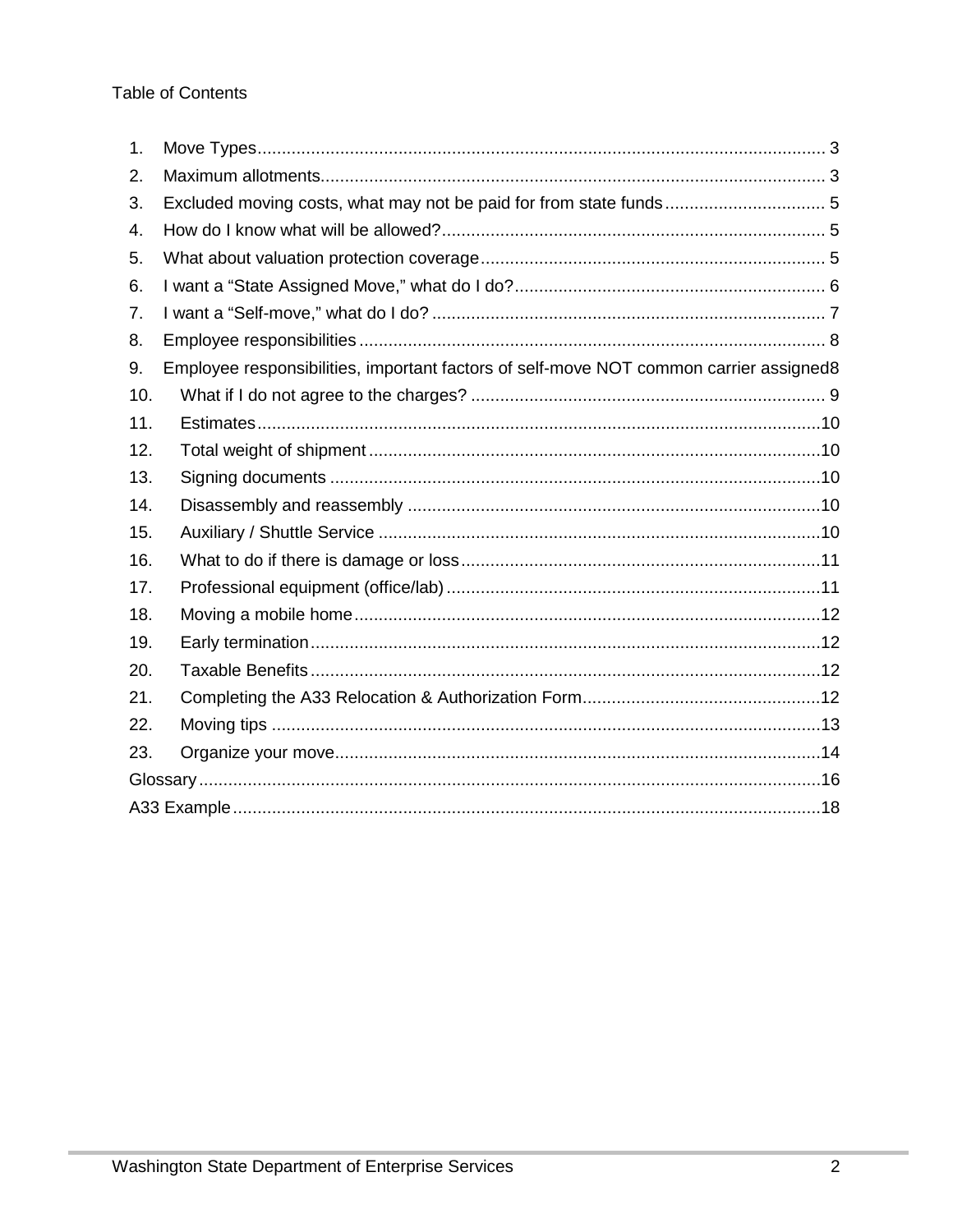#### <span id="page-2-0"></span>1. Move Types

There are a few guidelines to contend with when using state funds to pay for employees household goods move (SAAM 60.10, SAAM 60.20, RCW 43.03, Select industry Tariffs and Industry policy). The hiring agency ensures your qualifications prior to offering relocation assistance.

a. Lump Sum. The hiring agency may offer, at their discretion, a "Lump Sum" amount in conjunction with the Household goods move fees or as total amount for all moving costs. If they provide a "Lump Sum" as "total amount for all moving costs" you will be entirely responsible for how your goods and family are moved from origin to destination. You do not submit receipts for reimbursement, and you are not authorized or able to have your household goods moved under the terms of the state contract. Lump Sum amounts are reported as taxable income.

b. State Assigned Move. In lieu of the lump sum as total amount for all moving costs; the hiring agency may offer assistance for your move. In which case, you elect, at your discretion, to have a "State Assigned Move" or to perform a "Self-Move." A "State Assigned Move" is where you complete the A33 Form (last page of this document), submit it directly to your hiring agency, as soon as possible. The hiring agency then assigns the move to a contracted State Contractor directly. Benefits of a "State Assigned Move" include, but are not limited to: priority pack/load scheduling regardless of size or location; non-peak season rates regardless of time of year; insurance valuation coverage at no cost to you; priority delivery regardless of size or location; and reasonable bottom line discounts. The state receives the invoice of moving expenses directly and the hiring agency provides payment to the contractor directly. If there are unauthorized charges, you receive the benefit of the state contract rates, and are responsible for reimbursing your hiring agency directly for those specific/pro-rated charges, after they have notified you.

c. Self-move. In lieu of the lump sum as total amount for all moving costs; the hiring agency may offer assistance for your move, in which case you elect (at your discretion) to have a "State Assigned Move" or to perform a "Self-move." A "Selfmove" is where you are totally responsible for either hiring a common carrier directly (example: Allied Van Lines; Starving Students) or for renting moving equipment (example: U-Haul). If renting moving equipment it is a single; shortest distance, oneway, one time move (not multiple trips between origin and destination). You pay for the services directly and upon completion of the move; submit your receipts to the hiring agency. The hiring agency will audit for compliance of set allotments and reimburse you directly. You are not authorized or able to have the household goods moved under the terms of the state contract. Benefits of a "Self-move" include, but are not limited to: selection of a common carrier, negotiating your rates and discounts directly; selection of the company you may rent moving equipment from; and the advantage of scheduling packing/loading, delivery on a weekend or holiday.

#### <span id="page-2-1"></span>2. Maximum allotments

A hiring agency may impose, at their discretion limits less than the "maximum allotments." Regardless of the type of move (State assigned or Self-move or Mobile Home move that remains the residence of the employee) the allotments as set by your hiring agency may not exceed the maximum allotments. Maximum allotments include the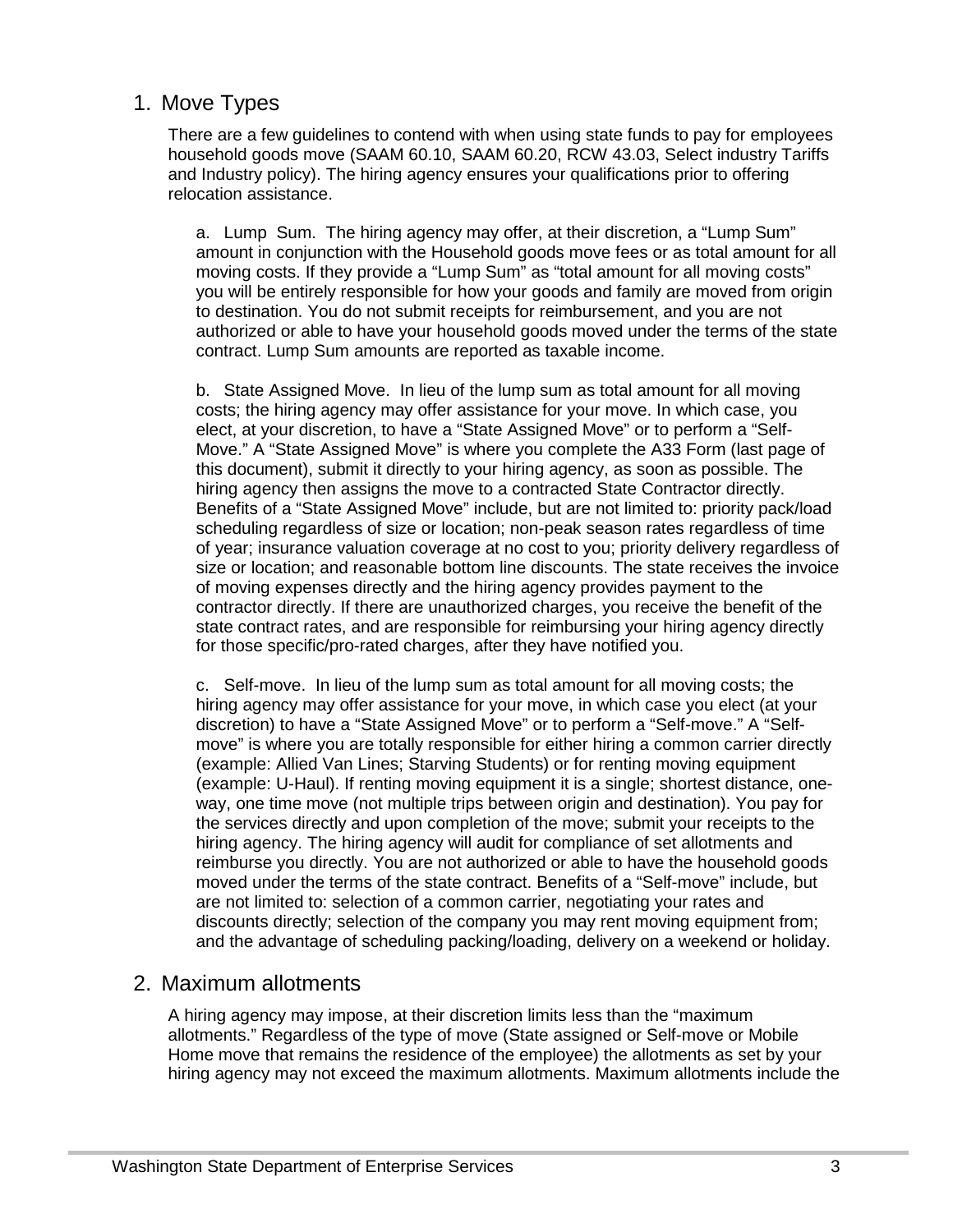cost to move household goods, personal affects and property used in a dwelling, as well as normal equipment and supplies used to maintain the dwelling are:

a. Maximum weight 16,000 pounds of household goods (HHG), includes protective packing material.

b. Reasonable packing services of 16,000 pounds of HHG. Crating by carrier is allowed for marble, slate, glass top or large fragile items that do not fit in standard packing cartons. Items packed by owner (PBO) can reduce packing charges, but are not covered by protective valuation; so if you elect to PBO items, I recommend packing the non-breakables (linens, garage tools, clothing etc.).

c. Unpacking services. The carrier will unpack mattresses and crates. The hiring agency may authorize complete unpacking services. Any unpacking services must be performed at time of delivery or the next day based on size of load. Unpacking does not include placement (staging) of goods in a specific location (although the carrier will typically place kitchen item in the kitchen, living room furniture in the living room etc.), it applies to unpacking the cartons and removing the packing material from your residence.

d. One extra stop (split pickup/delivery) at origin or destination (within thirty-five (35)-miles of origin or destination). You may have one or the other (origin or destination) at state expense, but not both. Excess of 35 miles is considered a secondary shipment. The employee is responsible for negotiating and paying on a COD basis (without reimbursement) all costs associated with secondary shipments.

e. Storage-in-transit (SIT) for ninety (90)-calendar days. The first day of SIT does not apply during transit time (1-9 days) but begins on the day the goods are placed into the carriers' warehouse/yard. SIT ceases after 180 days becoming permanent storage. This means that on goods in SIT from the 91st day to the 180th day, will the monetary responsibility of the employee. On the 181st day everything changes from SIT to PERMANENT STORAGE. Any costs associated with permanent storage are the monetary responsibility of the employee and delivery from permanent storage is processed as a C.O.D.

Storage-in-transit may apply at the employees' discretion, to goods delivered into a mini-rental unit (example: Shurgard, A-1 Self Storage). Up to 90-day rental fee may be reimbursed, at hiring agency discretion. Delivery from a mini-rental unit is NOT reimbursable. Mini-rental unit fees are NOT reimbursable if the goods have already been placed at a carrier's warehouse for 90 calendar days.

f. Protective valuation coverage up to a maximum of \$75,000.00 on Intrastate and maximum \$100,000 on Interstate and International.

g. In addition to the above on a "Self-move" via rental equipment (not hired common carrier) for a single (more than one vehicle may be used but only for a single trip) one way shortest distance move (multiple trips between origin and destination is not considered a single move) you may be reimbursed (within set allotments) for fuel costs, constructive highway mileage for up to two personal vehicles, and tolls (roads, bridges, ferry), packing material (cardboard cartons, paper, bubble-wrap, tape), rental of hand-trucks, rental of furniture blankets, and paid hired assistance for packing, loading and unloading.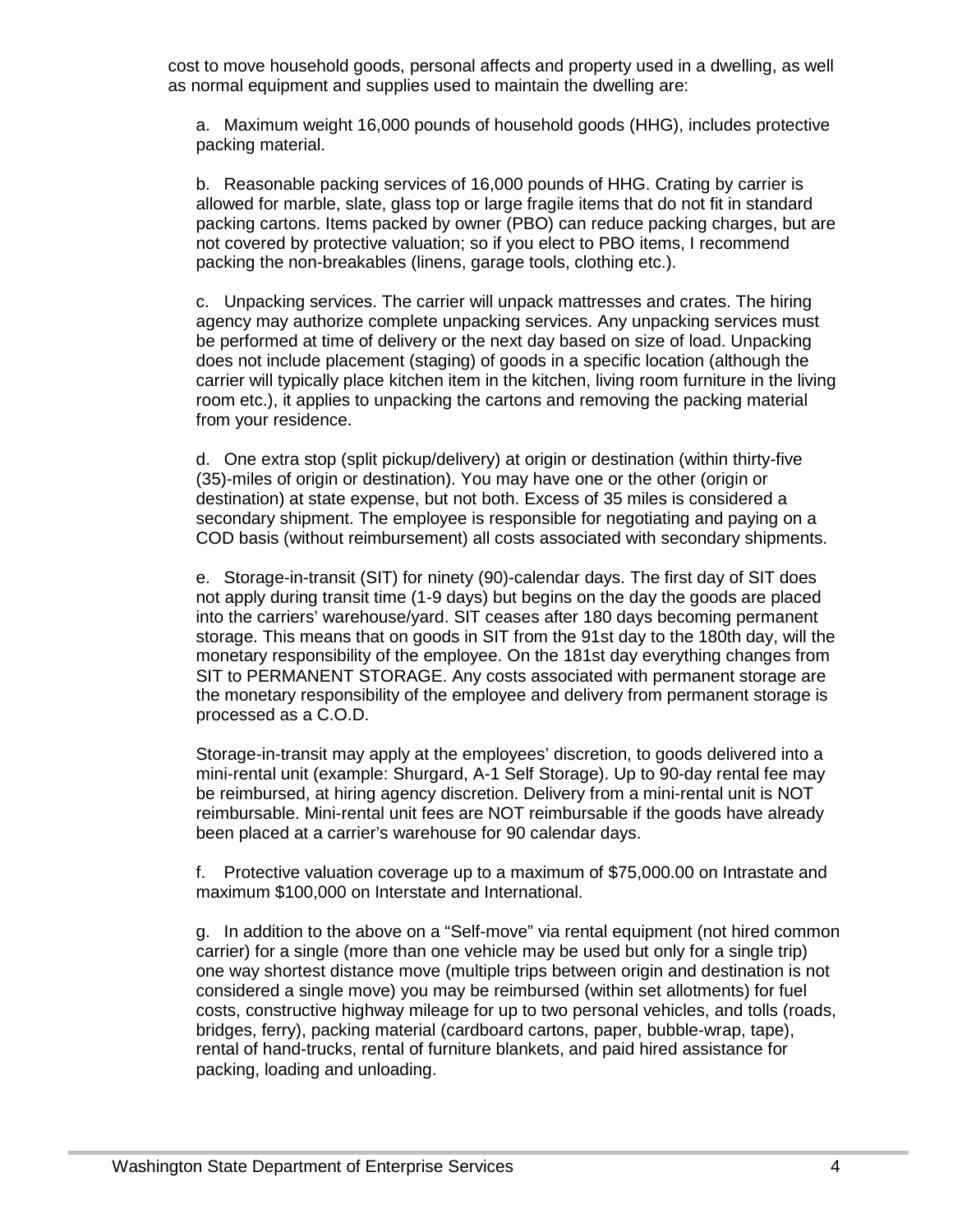## <span id="page-4-0"></span>**3. Excluded moving costs, what may not be paid for from state funds**

(SAAM 60.20) HHG relocation in excess of the maximum/set allotments, or costs incurred prior to the hiring date are excluded. In addition, the following items are specifically excluded from allowable moving costs and may not be moved at state expense:

a. Animals and articles of sentimental or high intrinsic value (defined as an item where value exceeds \$100.00 per pound). The employee is to personally arrange for and pay the cost of transportation of items such as jewelry, ammunition, negotiable, and collectors' items.

b. Excessive hobby material and equipment, farming equipment, automobiles, motorcycles, boats, airplanes, camping vehicles, and mobile homes which are not the primary residence of the employee, explosives and other dangerous goods, property liable to damage the mover's equipment or other property, perishable foodstuffs subject to spoilage, building materials, fuel or other similar non-household articles.

c. Wrecker services necessary to place a mobile home in position for over-the-road movement; tire failure, temporary carriage or the installation of a removable undercarriage; movement or replacement of outside fuel tanks; and any costs incurred to bring the mobile home up to safety requirements for over-the-road movement.

d. Penalties imposed by a carrier, rental agency, or mover as a result of negligence by the employee.

e. Maid service or other third party convenience or services of a similar nature.

## <span id="page-4-1"></span>**4. How do I know what will be allowed?**

Your hiring agency will advise you of the allotments they are providing for your household goods move. If they say "total moving expenses" you may rely on the maximum allotments. It is at the hiring agency's discretion, to apply allotments that are within their funding ability.

## <span id="page-4-2"></span>**5. What about valuation protection coverage?**

For intrastate moves (within a single state) the maximum valuation protection coverage is up to \$75,000. For interstate and international moves the maximum valuation protection coverage is up to \$100,000. Valuation protection coverage is not provided with the common carrier's on Pack By Owner (PBO) containers; nor is insurance valuation protection typically available for the goods when transporting items in a rental vehicle. You would need to rely on your current homeowner's policy for coverage in these circumstances. There are various options for valuation protection coverage based on the type and form of move (interstate, intrastate, and international) (state assigned or self-move).

a. State assigned interstate/international moves. All moves assigned under the state contract are provided valuation protection coverage at \$6.00/per pound based on net weight, up to \$100,000.00 at no cost to the state or the employee.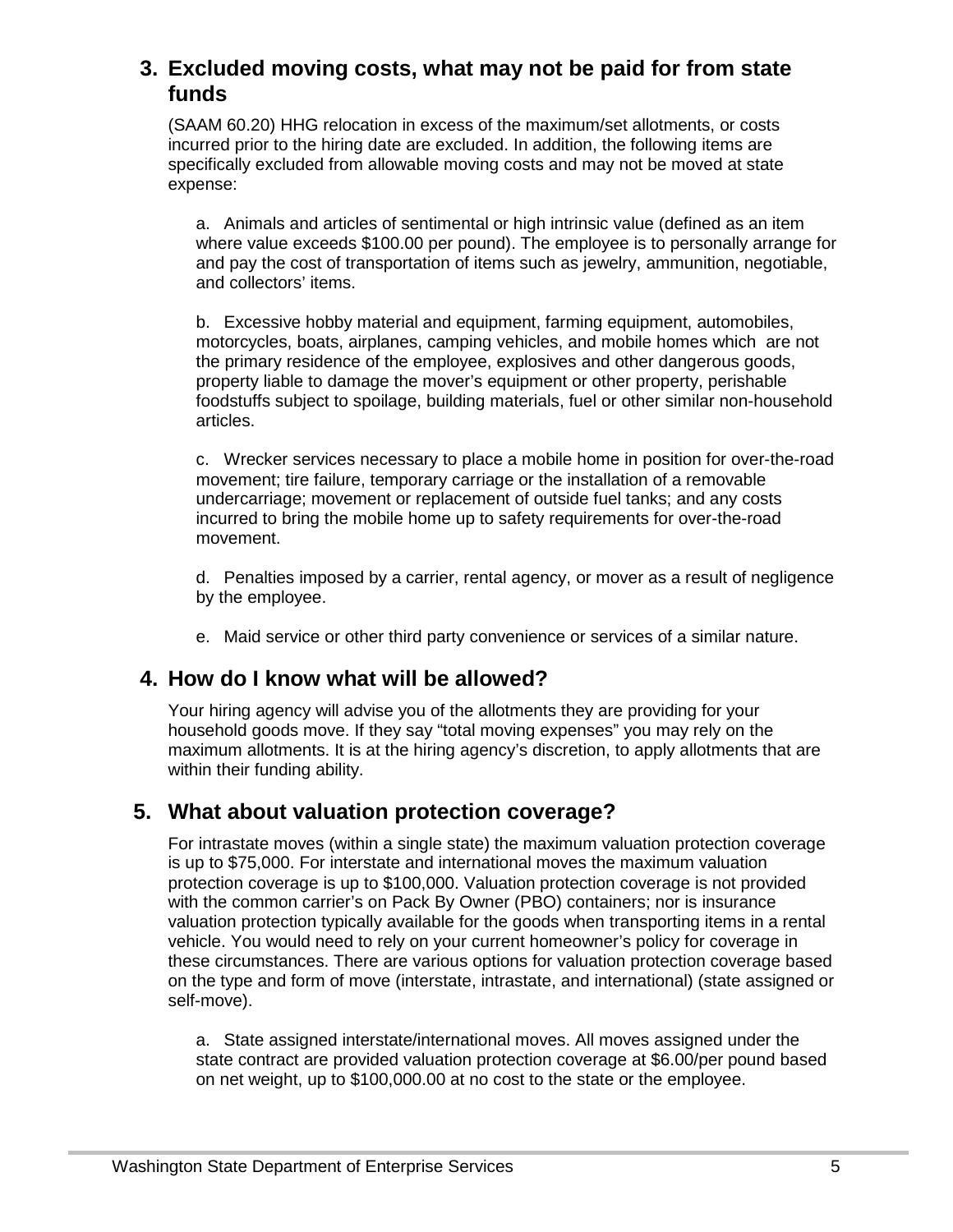b. Intrastate state assigned moves. All moves assigned under the state contract are provided valuation protection coverage as Replacement Cost Coverage, no deductible at maximum carrier liability up to \$75,000, or \$3.50 times the net weight of the shipment (whichever is greater). This is provided at no cost to the state or the employee.

c. Self-move through common carrier. For interstate or international moves, valuation protection coverage is negotiated directly by the employee moving, up to the state contract provision. For intrastate moves, the employee selects from 3 insurance options (up to \$75,000 maximum) as follows:

i. Option 1, Basic Value Protection. (No charge for this coverage.) In case of loss or damage, the carrier provides coverage at \$0.60 per pound, per article, up to a maximum carrier liability of \$0.60 times the weight of the shipment.

ii. Option 2, Depreciated Value Protection. Provides full value coverage (less depreciation) up to a maximum carrier liability of \$2 multiplied by the net weight of the total shipment. In case of loss or damage, the carrier elects to repair to customer's satisfaction or reimburse the customer for replacement value (less depreciation for the lost/damaged article). Fee for this coverage ranges per \$100.00 of weight value (\$2 multiplied by the net weight of the shipment rounded to the nearest increment of \$100.00). Carrier must use an industry-recognized depreciation schedule.

iii. Option 3 is not authorized under state funds.

iv. Option 4, Replacement Cost Coverage, with no deductible. Provides full value replacement coverage for customer and a maximum carrier liability up to the declared value (or \$3.50 multiplied by the net weight of the shipment – whichever is greater). In case of loss or damage, the carrier elects to repair to customer's satisfaction, reimburse, or replace the lost or damaged article. Customer cost for this coverage ranges per \$100 of weight value; declared value (or \$3.50 multiplied by the net weight of the shipment rounded to the nearest increment of \$100), whichever is greater.

d. Self-move without common carrier use. An employee that elects to perform a self-move and seek reimbursement within set allotments:

i. Rental vehicle (such as U-haul). Transit insurance up to \$75,000 may be secured and reimbursed. Typically covers only vehicle and not the goods inside. You may rely on your homeowner's insurance for protection of the goods inside the vehicle.

ii. Hiring friends / family without use of commercial vehicles or company. No insurance coverage; employee may rely on their homeowner's insurance.

#### <span id="page-5-0"></span>**6. I want a "State Assigned Move," what do I do?**

The state assigned move process is:

a. You submit the A33 to your hiring agency, who obtains authorized signatures, apply an agency tracking number, and then assign the move to a state contractor. The sooner you send in your A33 form, the better the chance of obtaining your preferred pack/load and delivery dates.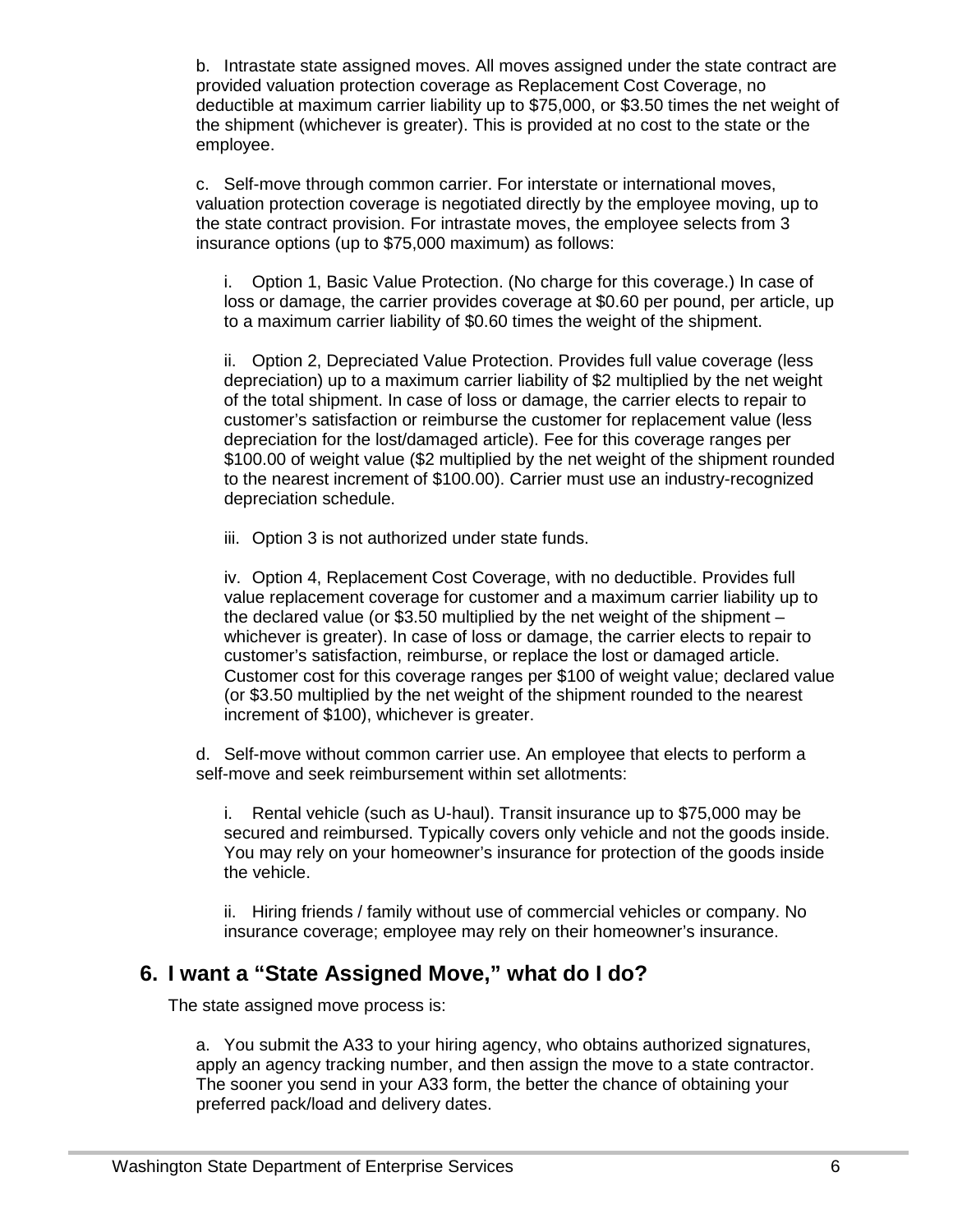b. The carrier contacts you within 2-working days to schedule a site visit. During the site visit: show the carrier everything you want transported; let them view sheds and basements; and, discuss the preferred pack/load date and estimated delivery date at destination (Monday through Friday).

c. The carrier submits a cost estimate to the hiring agency within 48-hours after the site visit. You may request a copy from the carrier as well.

d. The carrier schedules a pack/load date (Monday – Friday) and provides you a "window of delivery." This is the estimated arrival period for the van to reach the destination providing the HHG do not go into SIT. Deliveries are made Monday-Friday, within 9-calendar days (without SIT) from load date to destination site. If the ninth day is on a weekend, the driver at his discretion may deliver goods without charging weekend rates; or they may deliver on the next business day. You or a person designated by you, must be present on site during the pack, load and delivery to sign documentation.

e. The carrier performs the move, submits an invoice directly to hiring agency. The hiring agency reviews for accuracy and services provided in excess of set allotments.

f. The hiring agency processes payment directly to carrier accordingly and notifies you of any chargeback costs associated with excess of set allotments. You have 30 calendar days to reimburse the hiring agency for costs exceeding the set allotments.

## <span id="page-6-0"></span>**7. I want a "Self-move," what do I do?**

A "Self-move" via rental equipment – either through a U-haul type vehicle or through the direct hire of a common carrier (one or the other but not both) – covers all expenses and then seeks reimbursement within the set allotments from the hiring agency. The process is:

a. Notify your hiring agency as soon as possible as to your selection. Complete the A33 form and keep it with your paid receipts. Submit the A33 form with the receipts to your hiring agency upon completing your move for reimbursement.

b. Self hire of a common carrier. You negotiate all factors, provide payment directly to the common carrier and submit your receipts with proof of payment to your hiring agency for reimbursement within the set allotments. If the cost to the carrier exceeds \$10,000, you must submit two additional common carrier estimates. Documents required on moves exceeding 35 miles are: Estimate, Bill of Lading, Weigh Scale slips, Accessorial Sheets, and Inventory sheets. Documents required for moves less than 35 miles are: Estimate, Bill of Lading or Carrier invoice and proof of payment.

c. Use of rental equipment. You negotiate all factors, provide payment directly and submit your receipts to your hiring agency with proof of payment for reimbursement within the set allotments. If the cost for the rental equipment exceeds \$10,000 you must submit two additional rental company cost estimates. Items that may be reimbursed within set allotments include: rental vehicle (U-haul type), rental of furniture pads or dollies, bridge/road/ferry tools, fuel costs for rental vehicle, labor fees for packing/loading/unloading, and constructive highway mileage one-way on a single trip for the personally owned vehicle. Purchased items that may be reimbursed within set allotments include: standard cardboard packing containers, newsprint, bubble-wrap, and sealing tape. Purchased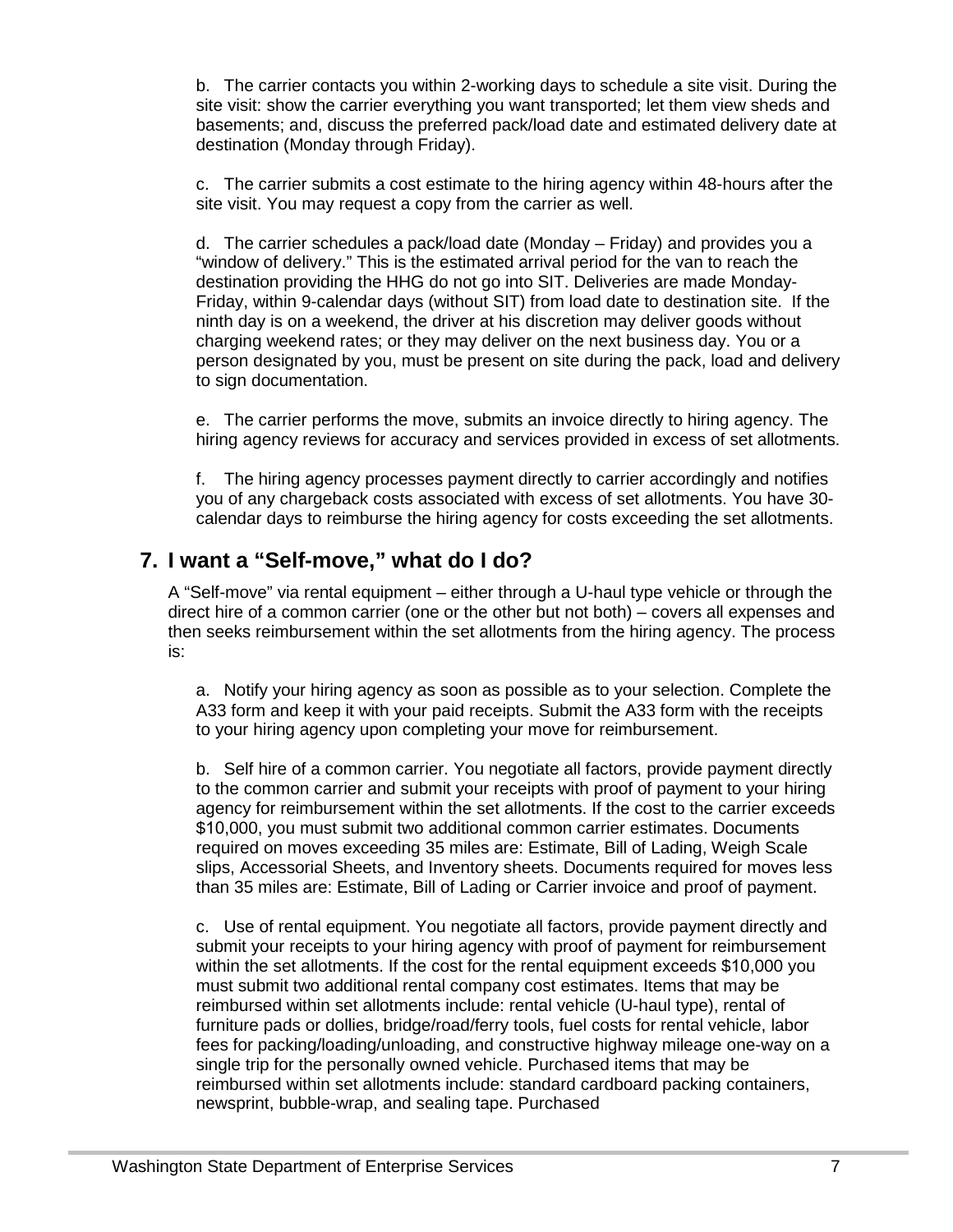equipment (excluding packing material) such as totes, padlocks etc. become personal property and are not reimbursable.

d. Submit your receipts that indicate proof of payment with the A33 form to your hiring agency. The hiring agency reviews for accuracy and reimburses the employee directly for moving costs within the set allotments or up to what the costs would be on a state assigned move (whichever is less).

### <span id="page-7-0"></span>**8. Employee responsibilities**

There are factors you are responsible for when a hiring agency has elected to assist you with moving expenses. Responsibilities include, but may not be limited to:

a. Reading the Employee Move Guide and discussing what allotments your hiring agency has set. You are responsible for any costs incurred that exceed the set allotments.

b. To negotiate the scheduled site visit day (Monday-Friday) and be present, or designate an adult to be present, to indicate all items to be transported. (Applies to "State assigned" and "Self-move" common carrier.)

c. At origin, on the pack/load dates you or your designee must be present to ensure all items selected for transport are loaded by the carrier and documents are signed. You or your designee are legally responsible for ensuring all items selected for transport are loaded by the carrier (prior to him leaving the origin site) and for signing the documents that substantiate relocation charges. Do not sign or initial areas that have been left blank. (Applies to "State assigned" and "Self-move" common carrier.)

d. You are responsible for concealed damage on any PBO items. This applies to all types of moves.

e. Storage-in-transit (SIT). It is your responsibility to keep track of how long your goods are in SIT and to request delivery out of SIT prior to the goods transitioning into permanent storage. This applies to all types of moves.

f. At the final destination, you or your designee must be present at time of delivery to ensure all line items on the inventory sheets transported by the carrier are delivered, and to sign documents that substantiate relocation charges. Review what the carrier has written down. If you do not agree with what they wrote, make a written notation on the specific line item. When you apply your signature at the bottom of the page, be sure to include the date. To protect yourself on goods that will not be unpacked by the carrier, you are encouraged to write the following notation on the last inventory sheet (it will not cover shortages or obvious changes, but will help if a formal claim is filed): "NO WAIVER OF CLAIM DAMAGE IS MADE BY THIS SIGNATURE AS THE GOODS HAVE NOT BEEN UNPACKED OR INSPECTED AT TIME OF DELIVERY." This applies to "State assigned" and "Self-move" common carrier.

## <span id="page-7-1"></span>**9. Employee responsibilities, important factors of self-move NOT common carrier assigned**

Self-moves includes the use of rental equipment (such as a U-haul).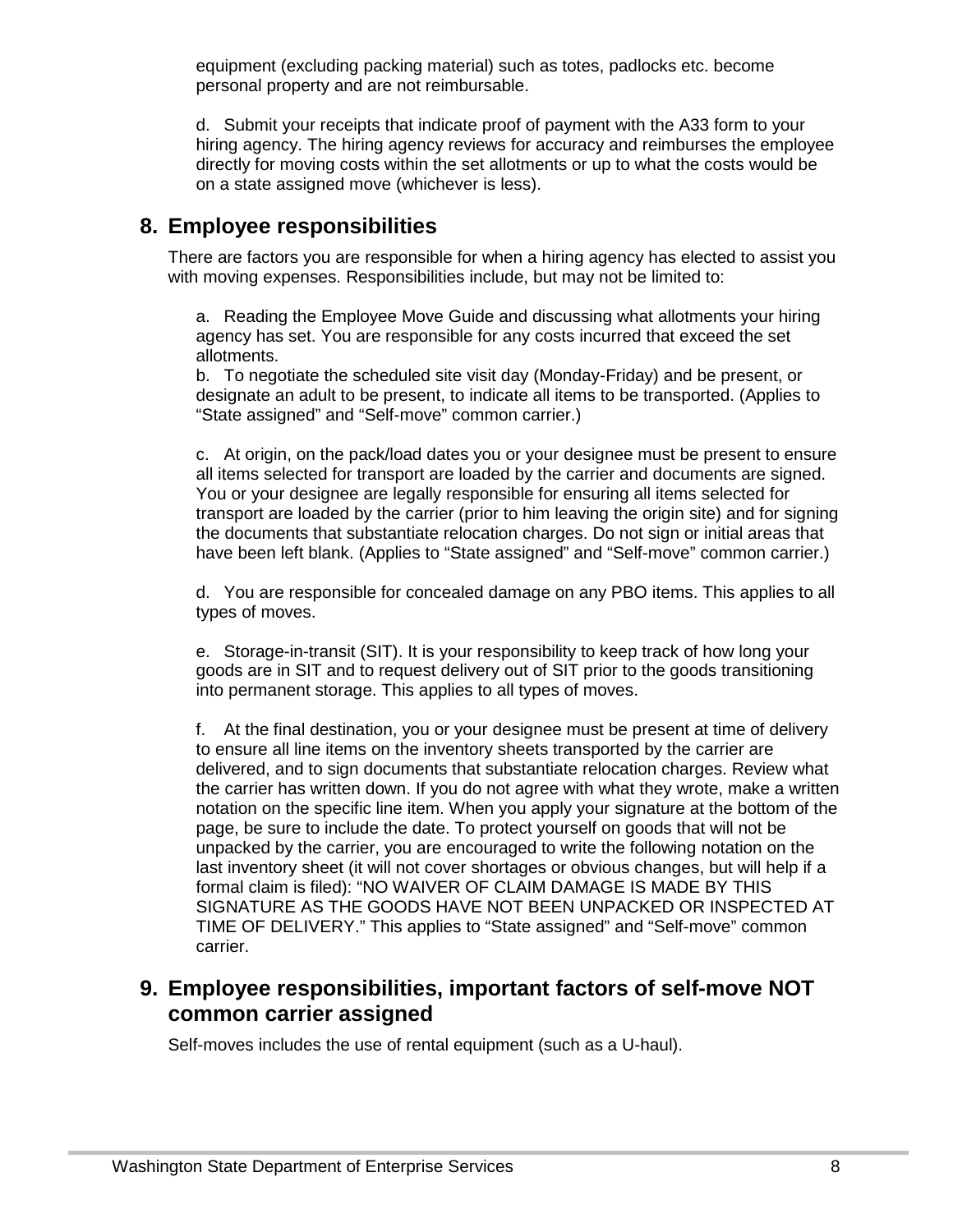a. Reading the Employee Move Guide and discussing what allotments your hiring agency has set. You are responsible for any costs incurred that exceed the set allotments.

b. More than one rental vehicle (U-Haul type) may be rented if your goods do not fit in a single truck or a larger truck is not available. As weigh scale slips are not provided on rental equipment, the following is used in determining weight transported:

| <b>Size of Truck</b> | <b>Weight of Household</b><br>Goods | Size of truck | <b>Weight of Household</b><br>Goods |
|----------------------|-------------------------------------|---------------|-------------------------------------|
| 26 ft truck          | 10,766 pounds                       | 24 ft truck   | 7,987 pounds (8 rooms)              |
| 20 ft big truck      | 7,441 pounds (7 rooms)              | 20 ft medium  | 6,496 pounds (6 rooms)              |
| 16 ft truck          | 5,950 pounds (6 rooms)              | 14 ft truck   | 4,880 pounds                        |
| 12 ft truck          | 3,808 pounds (5 rooms)              | Econovan      | $1,715$ pounds $(2-3$ rooms)        |

c. On "Self-moves" the following items, in addition to "Excluded Moving Costs" (item 3), are NOT reimbursable out of state funds:

i. Rental of vehicle dollies, trailers to transport vehicles, or use of auto transport company are not reimbursable out of state funds.

ii. Purchased equipment that becomes personal property (padlocks, tape dispenser, totes etc.) is not reimbursable out of state funds.

iii. Hiring persons to drive rental vehicles, or persons cost to return to origin site, is not reimbursable out of state funds.

iv. Any costs exceeding set allotments or costs associated with more than a one time, one-way, shortest route, transport of household goods is not reimbursable out of state funds.

#### <span id="page-8-0"></span>**10. What if I do not agree to the charges?**

Challenge of charges must be submitted in writing to your hiring agency.

a. Contesting Self-move charges. All charges applied are based on what you directly negotiated. Therefore, you would need to challenge charges directly with the company you selected. If the challenge is based on the reimbursable amount received, this needs to be resolved with your hiring agency.

b. Contesting State contract assigned charges. All charges applied are based on the documentation you or your designee signed. The state pays for actual services rendered, and the weight of the shipment is based on certified weigh scale slips. Place your concerns in writing and submit it to your hiring agency. They should be reviewed and considered based on the following:

i. Agency set allotments and maximum allowable allotments.

ii. Agency/Employee Move Guide & A33. The guide encompasses RCW, WAC, SAAM, Tariffs, Industry standards, and negotiated state contract criteria.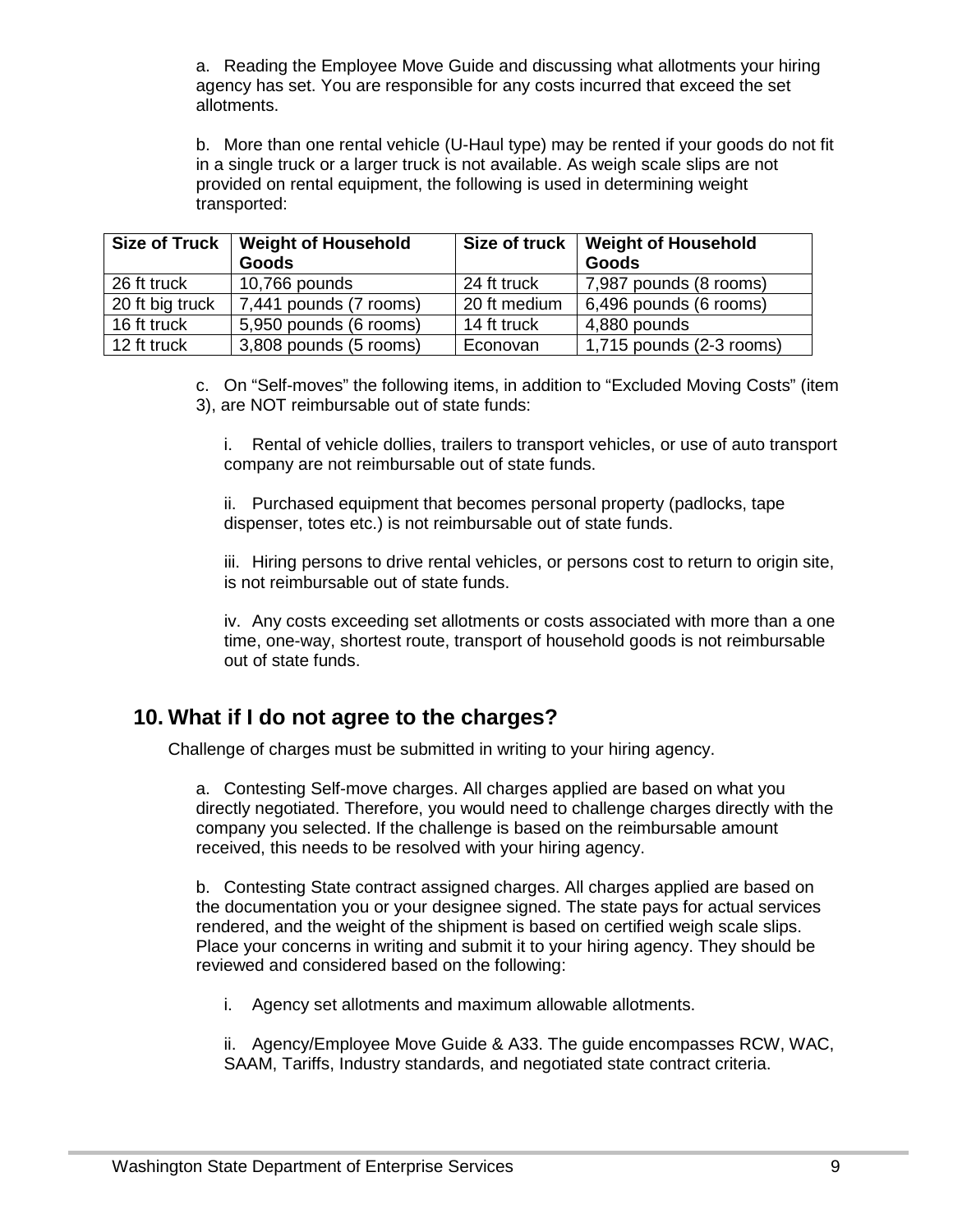iii. RCW regulation. Allotments set based on, or employee charge-backs based on, RCW regulations may not be waived unless there has been a change in legislation. These are Washington State laws.

iv. SAAM policy. The director of an agency may write to the director of OFM seeking an exception to SAAM chapter 60 policy prior to the move taking place. Without an exception, charges and charge-backs remain unchanged.

v. Common Carrier charges. Most common challenge is when actual costs exceed estimated costs. The state must pay for actual weight shipped (substantiated by weigh scales) and actual services rendered (substantiated by signed documentation). As Washington taxpayer money is used, we do not recognize "binding estimates." A complete audit is the only way to determine if any overcharges have been applied or paid for. Documents required for a complete audit are: bill of lading, weigh scale slips, accessorial sheets, inventory sheets, and invoice (if there is one-sometimes bill of lading is used as the invoice).

#### <span id="page-9-0"></span>**11. Estimates**

(SAAM 480-12-435) The estimate is NOT binding upon you or the carrier. Total charges are based on actual weight and services rendered. It is not a contract, only a presentation of costs based on information gathered at the site-visit. A reasonable estimate is within 15% of the actual weight (not cost) transported.

#### <span id="page-9-1"></span>**12. Total weight of shipment**

The estimated weight is based on an industry calculation of 7 pounds per cubic foot (works well on furniture but not on cartons containing books). The weight on moves in excess of 35 miles by a common carrier is determined by certified weigh scale slips. Moves less than 36 miles are based on hourly rates which do not include inventory sheets, or weigh scale slips.

## <span id="page-9-2"></span>**13. Signing documents**

The three most important documents you are asked to sign by a common carrier are the bill of lading, accessorial sheet, and inventory sheets. Examine them carefully prior to signing. These documents substantiate the carrier's charges and are legally binding on actual services rendered. They may impact an employee charge-back.

## <span id="page-9-3"></span>**14. Disassembly and reassembly**

The carrier will automatically disassemble and reassemble immediate need items such as beds, tables, indoor shelving units. However disassembly/reassembly of outdoor articles such as swing sets, dog kennels will be charged back to the employee.

## <span id="page-9-4"></span>**15. Auxiliary / Shuttle Service**

The carriers' driver must safely operate the van and is responsible in determining the necessity of auxiliary/shuttle service at origin or destination. They will not require one, if it is not necessary due to the impact of carriers schedule and necessity to place additional men on site. A standard moving van is approximately 64-feet long. The costs associated with such, may impact your set allotments. Factors contributing to (but not limited to) this service are: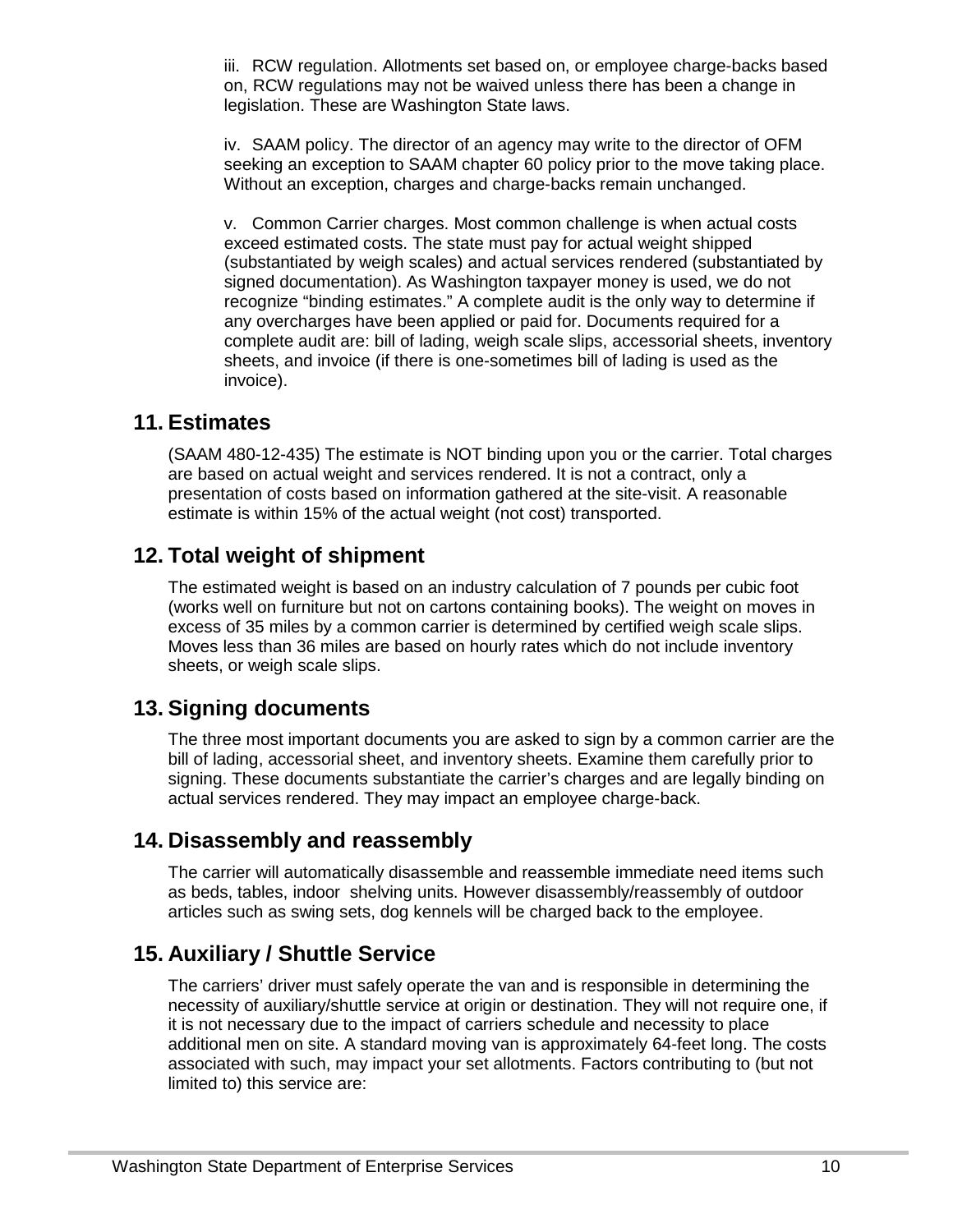a. Building structure, inaccessibility by highway, inadequate or unsafe public or private road.

- b. Overhead obstructions (wires, gates).
- c. Sharp turns, trees, shrubs.

d. Deterioration of roadway due to rain, flood, snow, or nature of an article or articles included in the shipment.

## <span id="page-10-0"></span>**16. What to do if there is damage or loss**

If you have damage or loss you have 90-days from day of delivery, to file a damage/loss claim.

a. Contact the carrier immediately for a damage/loss claim. Let the carrier know with that phone call if it is an immediate need item (such as bed, stove, or freezer) to expedite resolution.

b. The carrier will send you a damage/loss claim to complete. Send the claim form to the carrier directly. Please send a copy to Office of State Procurement.

c. The carrier will determine if they will repair, replace or provide monetary compensation of the item. They may send a claims adjuster to the destination site to view the damaged goods. Do not repair or replace an item prior to consent from the carrier.

d. Concealed damage is where no external evidence is obvious and the damage is not discovered until the carton is opened and the item is unpacked. If the item is not PBO it may be included on the damage/loss claim for review.

- e. Major exclusions to loss or damage include (but are not limited to) items such as:
	- Money, notes, securities, bills, deeds, or rare documents
	- Vehicles, boats, canoes, airplanes
	- Live plants, perishable foods, animals, fur garments
	- Jewelry, precious gems, stones, or metals
	- Wrinkled clothing, farm machinery, computer software programs
	- Items of extraordinary value in excess of \$100.00 per pound (that have not been individually declared with documented value supported from current insurance policy and commercial appraisal).
	- Loss or damage occasioned by or resulting from inherent vice, ordinary wear and tear and or gradual deterioration.
	- Loss caused by warlike action, riots, nuclear reaction or radioactive contamination.
	- Goods moved by U-drive, U-pack, private motor vehicle, train, ship, or airplane (unless train or plane were used in International move).

## <span id="page-10-1"></span>**17. Professional equipment (office/lab)**

Transport of personal employee professional equipment (laboratory items, offices) books or technical equipment needed for employee's work; is included as part of the household goods shipment considered within the set maximum allotments. Where the Lab/office equipment becomes the property of the hiring agency; at the discretion of the hiring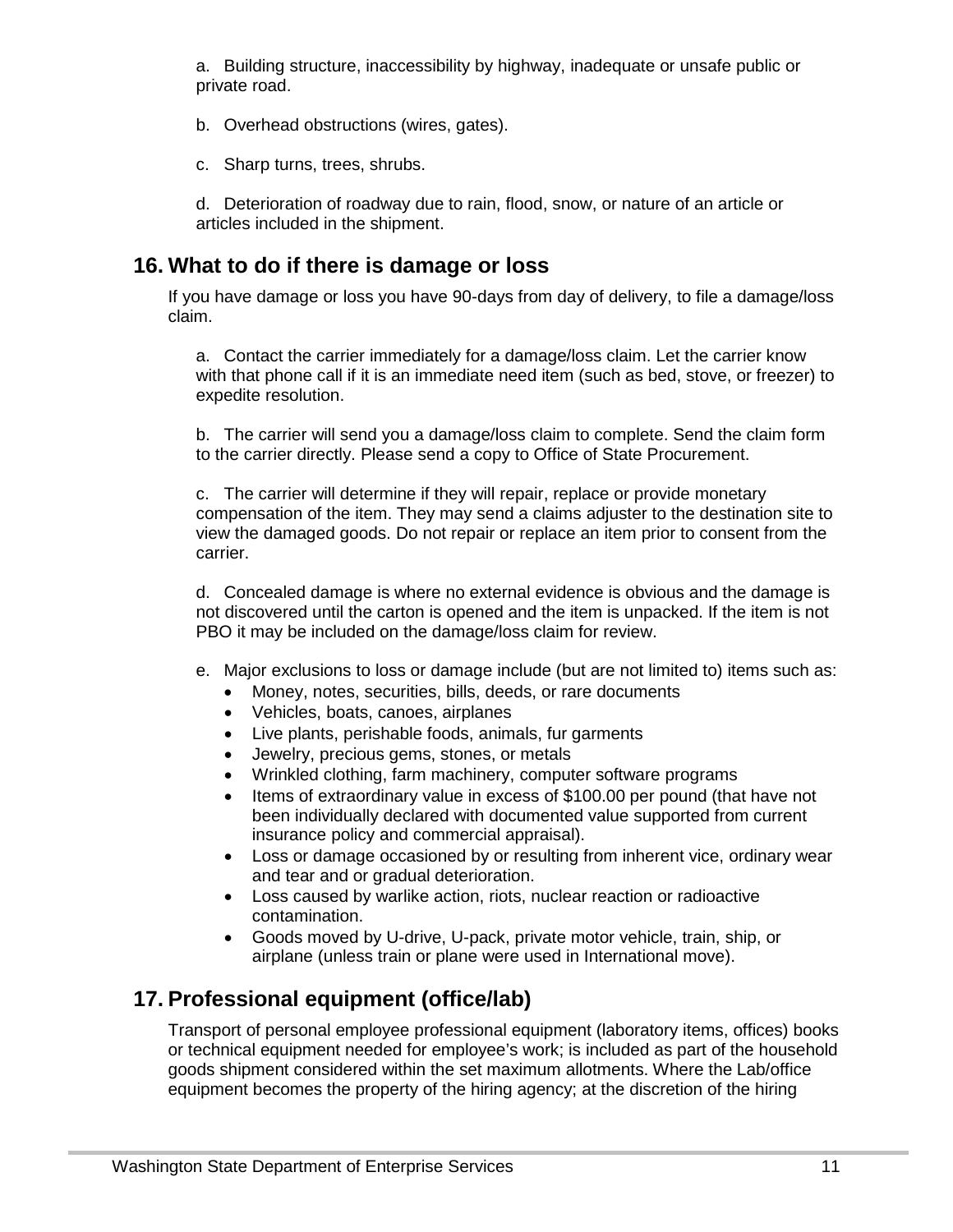agency, the goods may be transported as a separate relocation of non- household goods.

#### <span id="page-11-0"></span>**18. Moving a mobile home**

The costs to move a mobile home (trailer coaches) if they are and will be your place of residence, may be authorized. The hiring agency will elect, at their discretion, to engage the services of a commercial firm or authorize you to engage the services as a selfmove. Subject to:

- a. The maximum set allotments
- b. A licensed highway carrier must accomplish the towing.

c. If you are processing as a self-move, 3 estimates must be obtained (if costs exceed \$10,000) and submitted to the hiring agency with proof of payment and your A33 Form.

d. Packing of contents and normal preparation of the mobile home for over-the-road transport including unblocking, blocking and leveling is authorized within set allotments.

e. Hooking up the mobile home to existing sewer/power supplies (not the cost of implementing sewer or power) is authorized within set allotments.

f. Transit insurance up to a maximum of \$75,000 coverage.

#### <span id="page-11-1"></span>**19. Early termination**

(RCW 43.03.120) If you terminate or cause termination of your employment with the state within one (1)-year of the date of employment, the hiring agency is entitled to be reimbursed directly by you or through payroll withholdings, all moving costs paid by the hiring agency.

#### <span id="page-11-2"></span>**20. Taxable Benefits**

a. Authorized Lump Sum or Relocation Allowance is reported as taxable income. Consult Internal Revenue Service (IRS) regulations regarding taxation/deductible moving costs. The IRS Publication 521, Moving Expenses may be obtained from IRS at www.irs.com or 1-800- 829-3676.

b. If the employee uses their personal vehicle for relocation purposes, the State may reimburse an employee for mileage at the standard rate of \$.23 per mile with no tax consequences. If the employee is reimbursed for mileage at more than the standard mileage rate, the excess is taxable income.

c. Meals or meal per diem moving expenses reimbursed in connection with employee relocation are taxable income to the employee.

#### <span id="page-11-3"></span>**21. Completing the A33 Relocation & Authorization Form**

At a minimum, the following areas on the A33 Form must be completed, prior to a state assigned move or reimbursement of a self- move: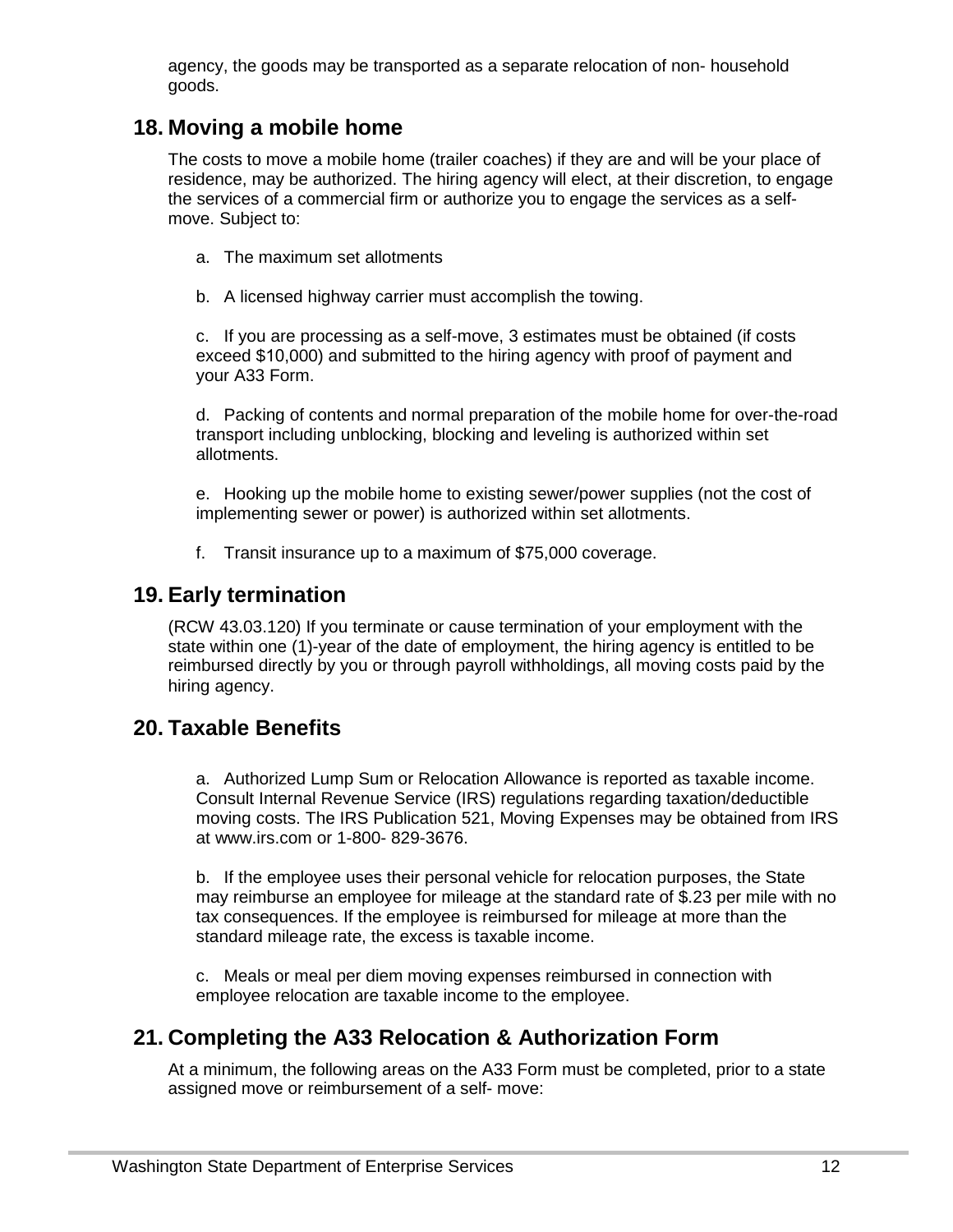- a. Agency / Department
- b. Social security number
- c. Employee name
- d. Phone numbers at origin (not on self-move)
- e. Requested pickup date
- f. Origin physical address (PO Boxes will not work), City, State Zip code, and **County**
- g. Destination City, State (physical address if you have one)
- h. Insurance valuation (worth of HHG)
- i. Employee signature and date.
- j. Self-move with rental equipment. All of the above, plus estimated cost (3 estimates if in excess of \$10,000)
- k. Self-move of mobile home. All of the above, less "rental equipment line." Make model and year, size (single, double, or triple width, and length). Submit 3 estimates if cost exceeds \$10,000.

### <span id="page-12-0"></span>**22. Moving tips**

Regardless of the move type selected, consideration on the following may reduce stress:

- a. Review the goods, eliminate any items that do not warrant the cost of moving. (If it's time to replace the water bed, do so before you move and purchase a new bed at destination).
- b. Empty the freezer & share perishable foods and houseplants with neighbors and friends.
- c. For safety reasons do not pack or move flammable or combustible items: Ammunition, Auto batteries, Bleach, Car cleaners, Chlorine granules/powder, Cleaning fluids, Household cleaners, Oil base paints, Flammable articles, Insecticides, Matches, Oxygen tanks, Perishable foods, Propane tanks, Tarnish removers. Be sure to empty gasoline from lawn maintenance equipment.
- d. If moving with rented equipment consider:
	- Removing legs on sofas, large chairs & tables and place in clean garbage can for transport.
	- Put removed nuts, bolts, screws in separate zip lock baggies (with identifying paper), place baggies into one container with lid (coffee can), and put that container in the garbage can holding legs.
	- Use shrink wrap on material type furniture to protect from soil & moisture damage (do not use on leather or wood).
	- Pack electronic equipment in original cartons when possible. Color-code wiring. Let equipment return to room temperature (24-hours) prior to setting up/plugging in/turning on at destination.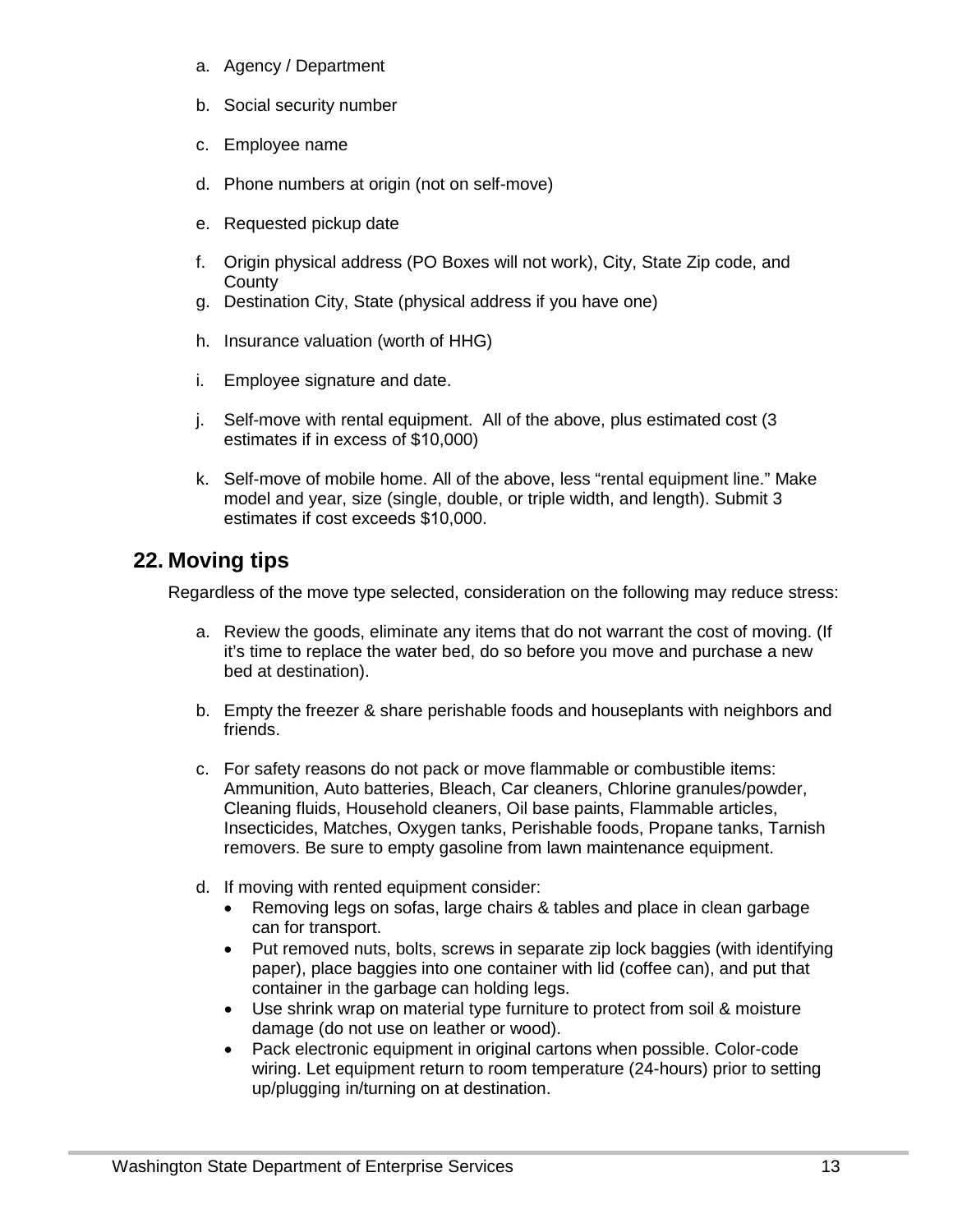• Pack one box with coffee maker, pan, minimum dishes, dish towel, dish rag, bath towel, wash cloth and bar of soap, scissors, and tools for assembling furniture at destination. Load it on the truck last, unload it first at destination.

#### <span id="page-13-0"></span>**23. Organize your move**

Each relocation is unique. Moving is demanding with boxes to pack, rooms to clean, and areas to check from attic to basement. A little organization helps in easing the monumental task. Consider the following:

- a. One month prior to move.
	- Decide what to keep, what to sell and what to give away.
	- Hold a garage sale.
	- Collect and keep on hand important papers (documents for loan applications, insurance policies etc).
	- Contact the local Chamber of Commerce at destination for information on services and maps.
- b. Two weeks prior to move date.
	- Arrange for pet travel. Locate vet records & keep them available for pet transport.
	- Advise utility company of shut-off date and new address for billing
- c. Two days prior to the move date:
	- Drain power tools of fuel.
	- Mail professional books etc. via US postal service to destination office (advise your department they are coming).
	- Purchase travelers checks for funds while in transit, check with your bank to have account electronically set up with bank branch at destination.
	- Close out post office box and or notify post office of change of address.
- d. One day prior to move date:
	- Arrange to spend the next night in a motel.
	- Select items for immediate housekeeping, food preparation and personal use at your new home. Pack all of these in one box and label accordingly. Have the carrier load it last at origin so it may be unloaded first at destination or take the box with you.
- e. Moving day:
	- Confirm arrival with moving company. Check destination address directions.
	- Double check entire residence & garage to ensure nothing you want to keep is left behind.
	- Put warranties, and paperwork on items being left (Stove, fridge etc.) in one drawer in the kitchen.
	- Contact the utility companies to have power and phone turned off AFTER the moving van has left.
	- Lock up and leave the house after the moving truck has departed.
- f. Arrival at destination.
	- Check circuit breakers and all other utilities to ensure everything is on and working.
	- As carrier is unloading the truck, check furniture and cartons for damage, making a note on the inventory sheet of such, prior to carrier leaving. Report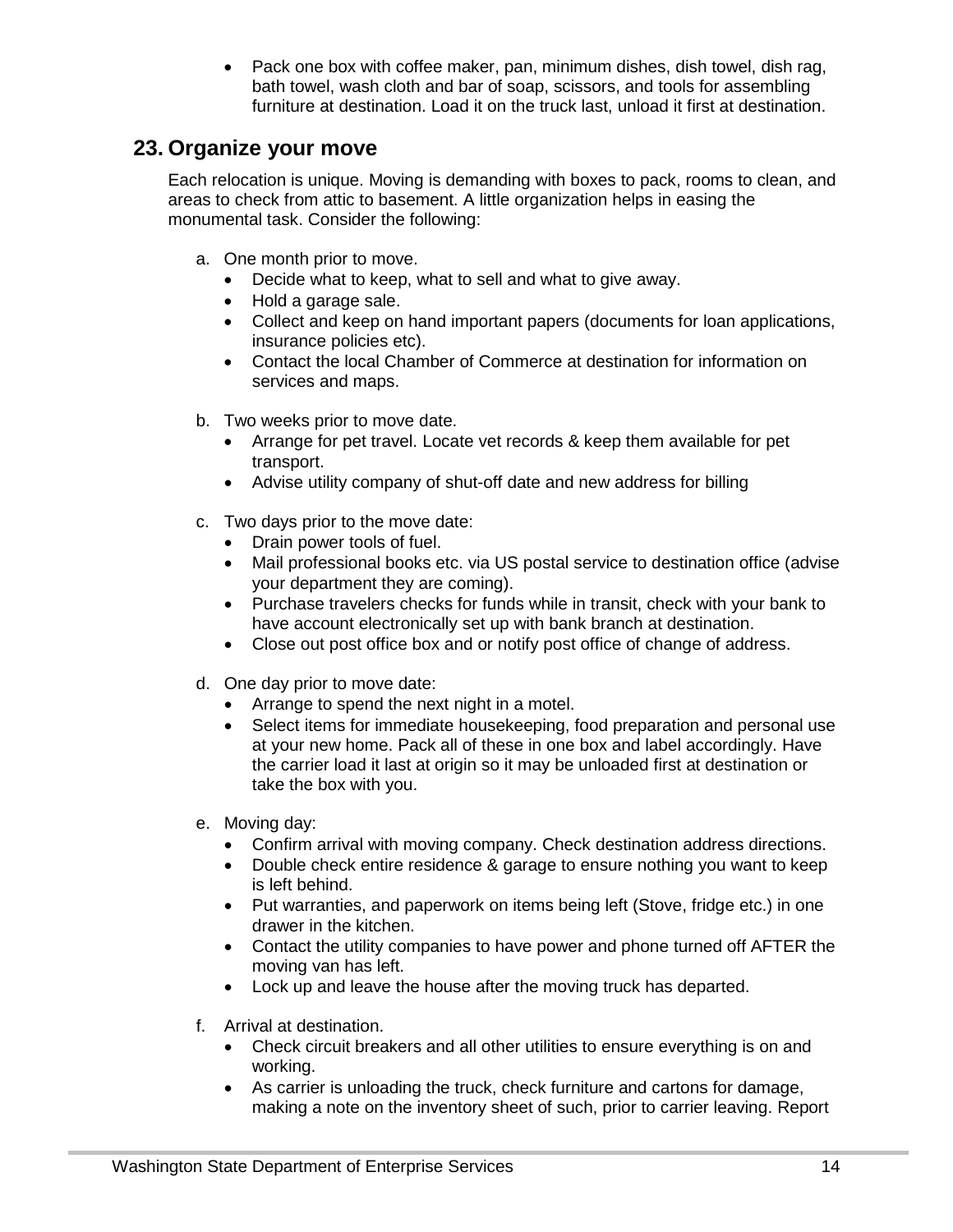any missing line items to the driver (so he may double check the truck or call the SIT warehouse to determine if the goods are in there) prior to the van leaving.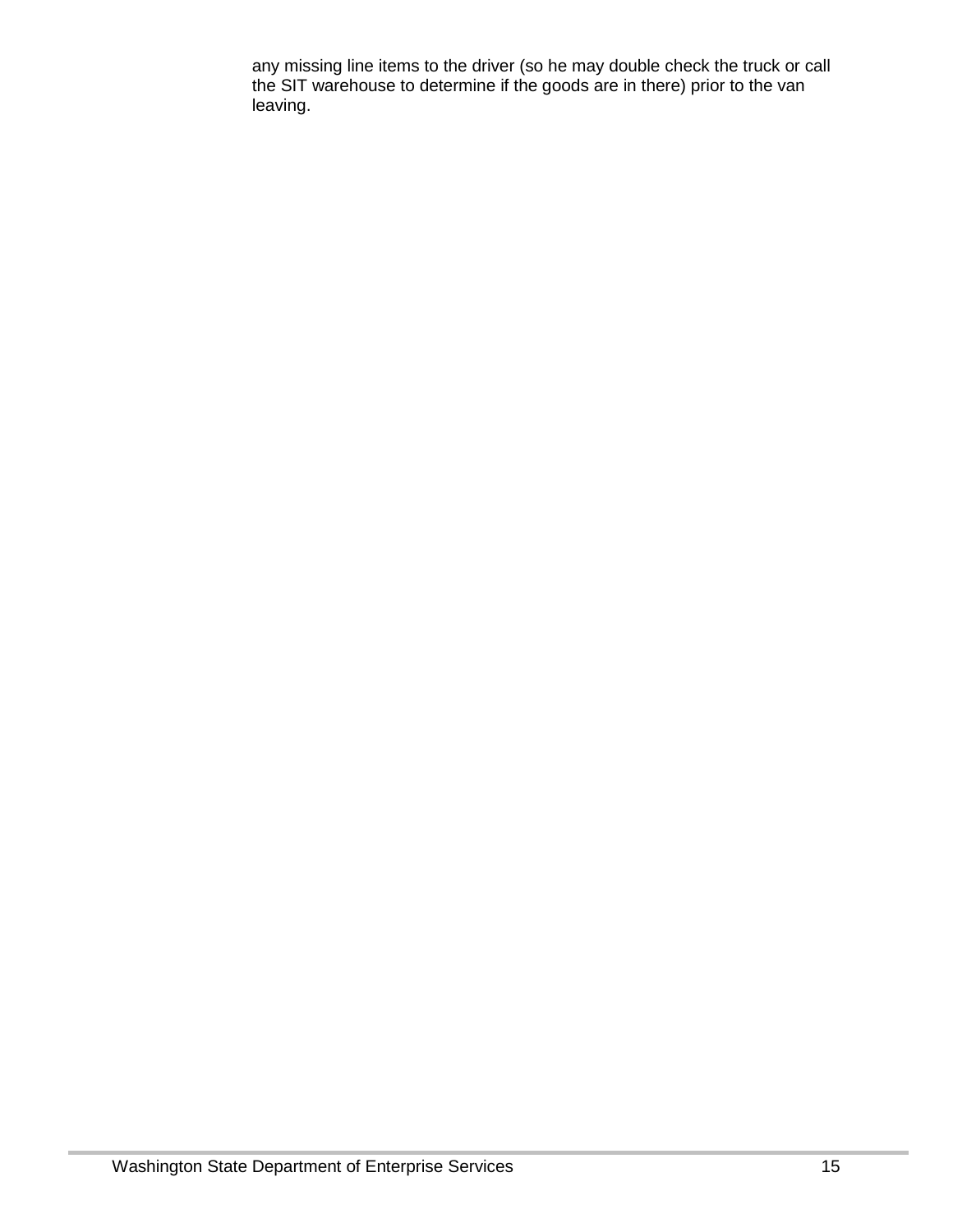## <span id="page-15-0"></span>**Glossary**

Agency: State institution, colleges, community college, universities, offices of elective state officers, Supreme Court, court of appeals, other departments of state government, political subdivisions and non-profit organizations with coop agreements.

Certified Storage Warehouse: The carrier's warehouse where goods are stored pending further transportation. Carrier takes possession/ownership of the goods until delivered. Fire detection and rodent control methods implemented. Goods secured from public access.

Constructive Highway Mileage: The distance from origin to destination based on regulated Washington Utilities and Transportation Commission (WUTC) and Interstate Commerce Commission (ICC) mileage.

The shortest point from origin to destination. Drayage: Local hauling by commercial vehicle. Employee: Person hired or transferred by agency.

Estimate: Non-binding document summarizing possible costs that may be incurred for shipment of goods.

International: Moving goods that cross one or more Country boarders in the course of transportation.

Interstate: Moving goods that cross one or more state lines in the course of transportation.

Intrastate: Moving goods from origin to destination within a single state; not leaving that state in the course of transportation.

Mini-rental unit: A commercial site where goods may be stored. Employee has access to goods and is responsible for transporting goods from the unit. The unit is insured by the commercial owner, not your goods that are inside the unit. It is not regarded as a certified storage warehouse. May lack fire or rodent control methods and have minimal security from public access. Carrier's responsibility ends with delivery of goods to mini-rental unit. It is considered a destination site.

Overflow shipment: When a common carrier transports your household goods in two separate vehicles.

Permanent Storage: Household goods that remain in a certified storage warehouse beyond 180 days (Interstate/International) or beyond 90 days (Intrastate) prior to delivery to destination site.

Secondary Shipment: The shipment of remaining or additional household goods that do not move in conjunction with and/or are not transported at time of original shipment. Includes household goods located at two separate location sites that are not within 35 miles of the origin or destination residence. Does not include common carrier "overflow shipment" or the rental of two U-Haul type vehicles at the same time to transport the goods in a single move.

Storage-in-transit (SIT): Holding of a shipment in a certified storage warehouse pending further transportation to final destination.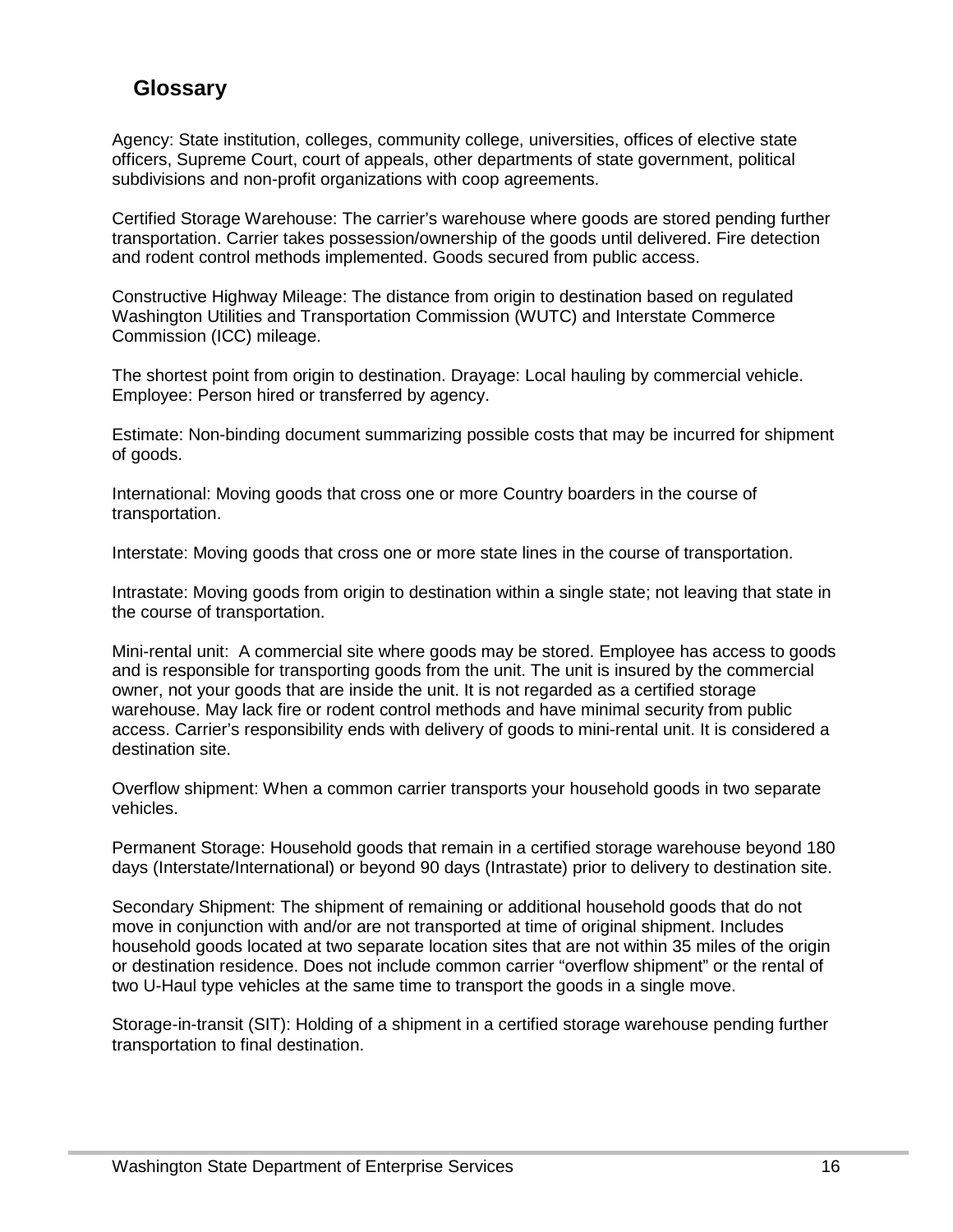Weigh Scale Slips: The certified weigh scale slips provided that determines the actual weight of household goods being transported. Trucks are weighed prior to your goods being loaded and again after the goods have been placed on the truck.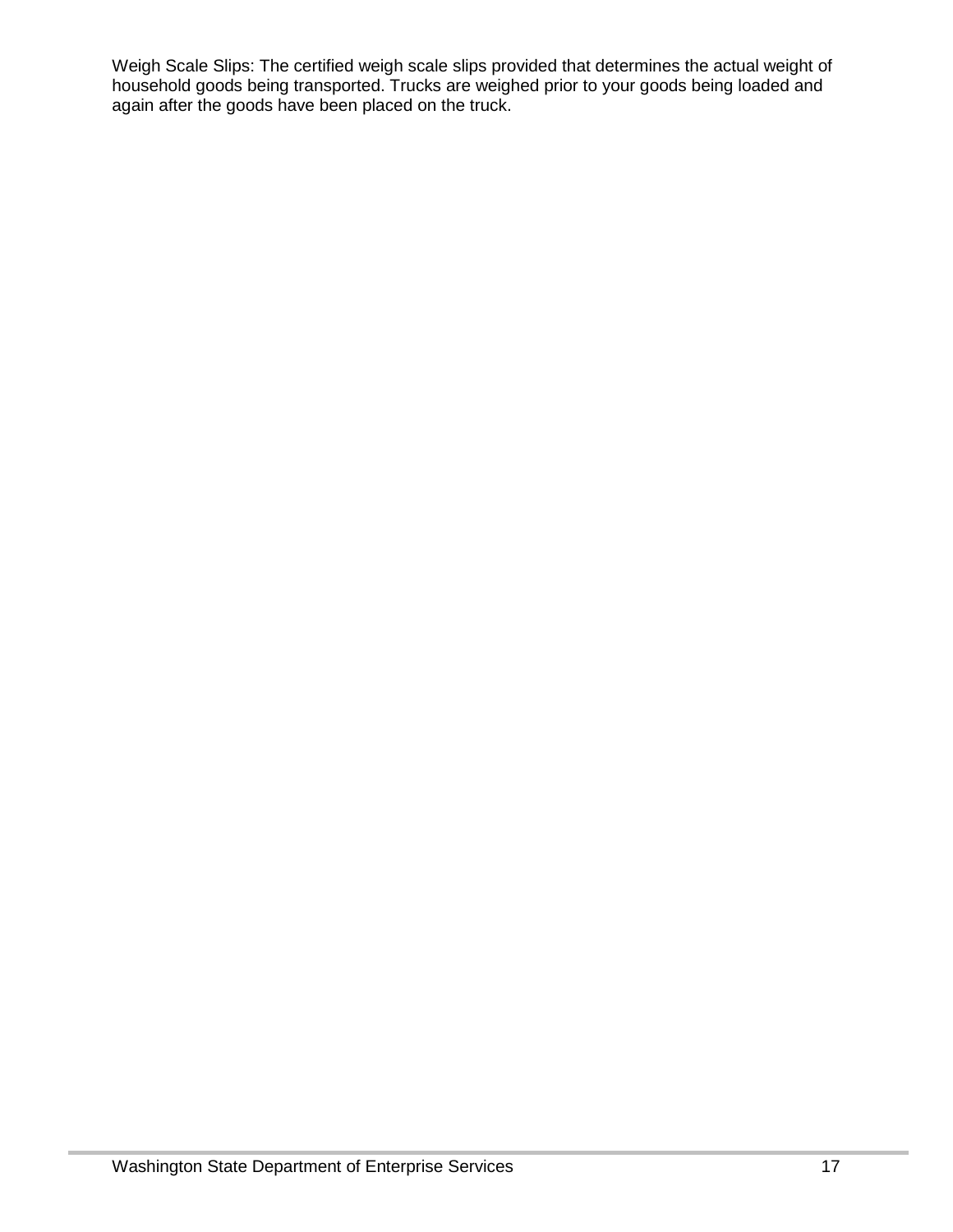# **A33 Example**

|                                                                                                          |                           | <b>State of Washington RELOCATION</b><br><b>AUTHORIZATION A33 Form</b> |                |                                     |                |                                                                                                    | Hiring agency tracking number:                                                                                 |
|----------------------------------------------------------------------------------------------------------|---------------------------|------------------------------------------------------------------------|----------------|-------------------------------------|----------------|----------------------------------------------------------------------------------------------------|----------------------------------------------------------------------------------------------------------------|
|                                                                                                          |                           |                                                                        |                |                                     |                |                                                                                                    | INSTRUCTIONS: Before completing, read the Moving Expense Regulations and Guide. Complete appropriate sections, |
|                                                                                                          |                           |                                                                        |                |                                     |                | sign and submit to your hiring agency. Your signature verifies you received & read the Move Guide. |                                                                                                                |
| Agency / Department (hiring you):                                                                        |                           |                                                                        |                |                                     |                |                                                                                                    | DATE (form completed)                                                                                          |
| Mark type of                                                                                             |                           |                                                                        |                |                                     |                |                                                                                                    |                                                                                                                |
| employee:                                                                                                | Transferred:<br>New Hire: |                                                                        |                |                                     |                | Client:                                                                                            |                                                                                                                |
| <b>Employee Name</b> (person moving)                                                                     |                           |                                                                        |                | <b>Phone Numbers</b>                |                |                                                                                                    | Requested Pick Up Date (Exclude                                                                                |
|                                                                                                          |                           |                                                                        |                | Home:                               |                |                                                                                                    | weekends & include a minimum                                                                                   |
|                                                                                                          |                           |                                                                        |                | Work:                               |                |                                                                                                    | of 2-days to pack & load)                                                                                      |
|                                                                                                          |                           |                                                                        |                | Email:                              |                |                                                                                                    |                                                                                                                |
| <b>Present/Origin Address</b>                                                                            |                           |                                                                        |                |                                     | City/State/Zip |                                                                                                    | <b>County (example: King)</b>                                                                                  |
|                                                                                                          |                           |                                                                        |                |                                     |                |                                                                                                    |                                                                                                                |
|                                                                                                          |                           |                                                                        |                |                                     |                |                                                                                                    |                                                                                                                |
| <b>Destination Address (if unknown list</b>                                                              |                           |                                                                        |                |                                     | City/State/Zip |                                                                                                    | <b>County (example: Pierce)</b>                                                                                |
| anticipated city & state)                                                                                |                           |                                                                        |                |                                     |                |                                                                                                    |                                                                                                                |
|                                                                                                          |                           |                                                                        |                |                                     |                |                                                                                                    |                                                                                                                |
| Packing Requested                                                                                        |                           | Storage-in-transit                                                     |                |                                     |                | Are you using your Home Owners                                                                     | International move (crossing                                                                                   |
| (mark one):                                                                                              |                           | Requested (mark one):                                                  |                | Policy for Insurance coverage? (not |                |                                                                                                    | countries). List estimated value                                                                               |
| Yes, or                                                                                                  |                           | Yes, or                                                                |                | mandated):                          |                |                                                                                                    | of Household goods:                                                                                            |
|                                                                                                          |                           |                                                                        |                |                                     |                |                                                                                                    | \$                                                                                                             |
| No                                                                                                       | No                        |                                                                        | Yes, or<br>No. |                                     |                |                                                                                                    |                                                                                                                |
| Intrastate (within one state). List estimated value of                                                   |                           |                                                                        |                |                                     |                |                                                                                                    | Interstate moves (crossing one or more state lines) List                                                       |
| household goods. State contract covers up to \$75,000.00                                                 |                           |                                                                        |                |                                     |                | estimated value of household goods. State contract covers                                          |                                                                                                                |
|                                                                                                          |                           |                                                                        |                |                                     |                | up to \$100,000.00                                                                                 |                                                                                                                |
| Value of household goods \$                                                                              |                           |                                                                        |                |                                     |                | Value of household goods \$                                                                        |                                                                                                                |
| Self-Move Information (only complete if NOT electing state assigned move):                               |                           |                                                                        |                |                                     |                |                                                                                                    |                                                                                                                |
| Rental Equipment or Direct Hire of Carrier (state one):                                                  |                           |                                                                        |                |                                     |                | <b>Estimated mileage</b>                                                                           | <b>Estimated Cost</b>                                                                                          |
|                                                                                                          |                           |                                                                        |                |                                     |                |                                                                                                    | Ś                                                                                                              |
| Mobile Home Only (complete only if moving a manufactured/mobile home you will reside in at destination): |                           |                                                                        |                |                                     |                |                                                                                                    |                                                                                                                |
| Make of Mobile/Manufactured Home and year                                                                |                           |                                                                        |                |                                     |                | Size (single, double or triple wide)                                                               |                                                                                                                |
|                                                                                                          |                           |                                                                        |                |                                     |                |                                                                                                    |                                                                                                                |

**Employee Agreement** (Altered/modified or unsigned signature block will result in move not being assigned by the state or moving expenses not being reimbursed).

I acknowledge a receipt of the **Moving Expense Regulations and Guide**. I authorize that costs **in excess of allotments**, as set forth in SAAM policy and detailed in the OSP Move Guide, be deducted from my next salary payment; if I do not reimburse my hiring agency for unauthorized expenses, that by regulation must be paid by the employee. I understand payment is due within thirty (30) days from date of notice from the hiring agency. **PLEASE NOTE: All relocation compensation that is paid, is taxable income under SAAM 60.2010 and WAC 357-28-310.**

| Would you like a lump sum payment? |     |
|------------------------------------|-----|
| Yes:                               | No: |

Amount:

**PAYROLL WITHHOLDING STATEMENT**. I, the undersigned employee, hereby authorize the state to deduct from my salary, my share of cost of the move in accordance with SAAM Policy 60.10.50.